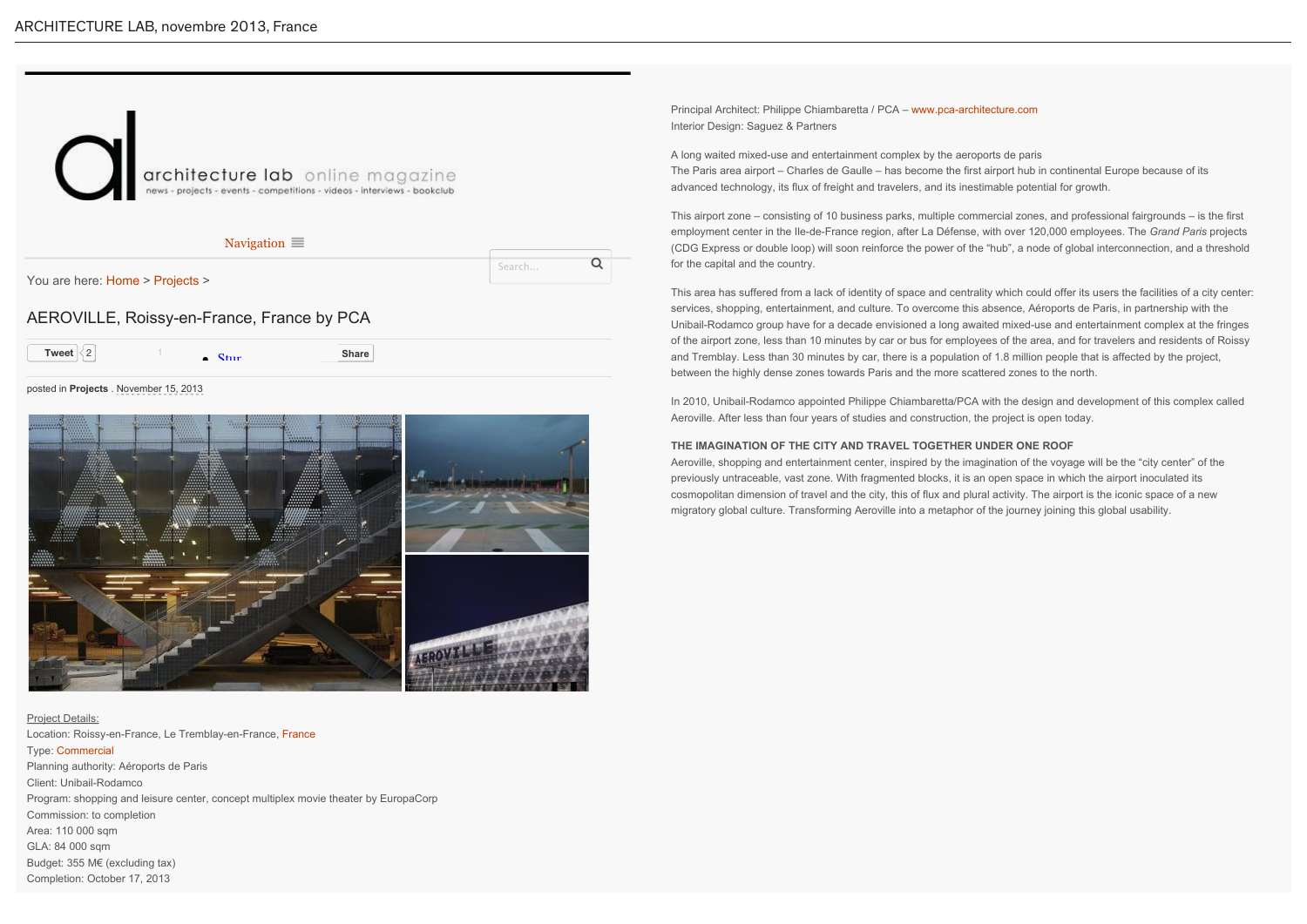



## **A SITE AT THE SCALE OF A TERMINAL AND A NEIGHBORHOOD**

The site of Aeroville is at the edge of the airport zone at the extremities of the paths of Roissy-Charles de Gaulle 2. This plot of 11 hectares in the heart of the freight zone is large enough to contain terminals 2E and 2F, Le Forum des Halles, or part of the Marais district of Paris.







**AN ARCHITECTURAL CONCEPT THAT BRIDGES THE GAP FROM THE AIRPORT TO THE CITY CENTER** The Aeroville mall is designed in the manner of a city rail system, making a clear distinction between the public space and the built environment. The commercial program around the interior streets is fragmented into blocks of varying heights and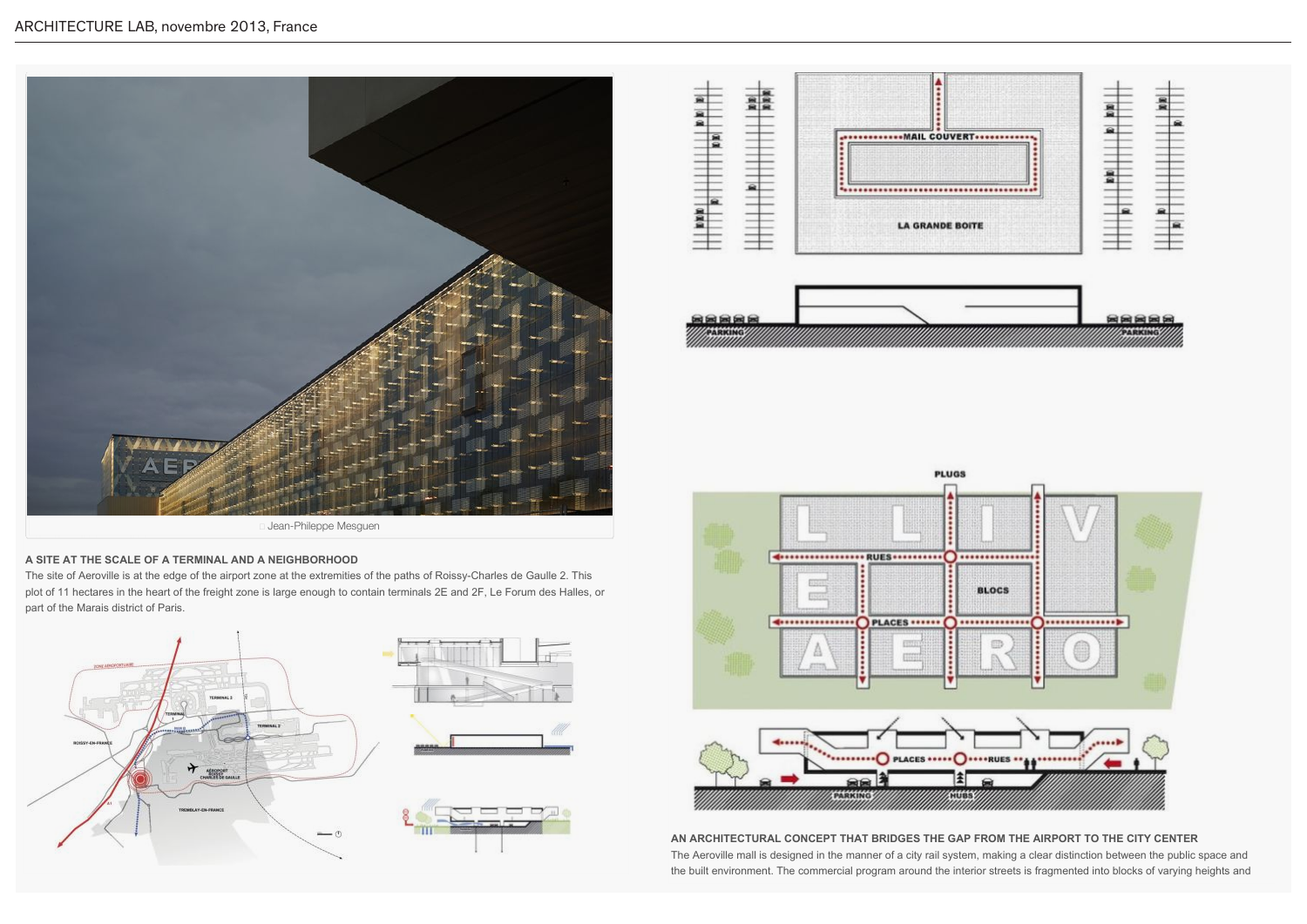dimensions referring to the islands of the city. The project is in contrast with the usual proportions of this type of program, flat and uniform, and consistent with its function as a participant to travel and escape. The opening of the building and its character, non-generic and non-repetitive, form a space devoted to commerce, a public form that promotes exchanges and strolls.

## **AN ORGANIZATION IN THREE STRATUMS PLAYING WITH NATURAL TOPOGRAPHY**

The architectural design presents the originality of this type of development solely on a single level of retail around a covered street in the form of the number eight, along which are arranged the program components. This inner street level is accessed from rue des Buissons, facing the bus stop and offices of the freight area.



Parking is hidden under and on street level. The project has taken part of the sloping site, and the north entrance to the parking is on the natural terrain, providing natural light and ventilation to the parking lot. The parking for staff and the cinema are located in the center. The surroundings are freed from vehicles and are vegetated allowing the reconstitution of an ecosystem.

### **THE STREETS, THE SQUARES, THE HUBS**

Similar to being inside an airport, the interior street has natural light and views to the sky through a glass roof designed to reduce artificial lighting and avoid thermal warming. The interior street widens at several points to form nodes that are more illuminated and open to the highest points of the ceilings, which correspond to the five points of vertical links between the parking and the center: the hubs. The path of 1.1 km long is largely illuminated by continuous windows and is projected by the rhythm of the plugs on the façade.

The design of the building has been fully carried out by the PCA agency. The interior, in addition to the volume and spatial organization, the ceilings and windows are also designed by PCA. The decoration and signage of the mall has been developed by Saguez&Partners



AEROVILLE, Roissy-en-France, France by PCA 15/11/13 17:12

## **THE PLUGS**

Unlike traditional shopping centers, which are introverted in design, the inner streets of Aeroville extend to the façade at several points, forming an emergence, to avoid the effects of a closed universe on itself and to break the monotony of a long façade and continue for more than a kilometer long. The monolith is divided and opens on the exterior of the façade through punctures towards the skies, inspired by airport jet bridges, which are transformed here into lookout points offering views of the landscape and airplanes flying overhead.



### **THE ENVELOPE**

The envelope of the blocks, inspired by the codes of the city center, was thought out with the image of the periphery. International brands have become a major component of the global imagery. Over the last fifteen years, luxury brands have developed an architectural expression of their image through flagship stores, designer buildings have contributed to research on the building envelopes of sophisticated commercial buildings. These envelopes play on the finesse of materials and richness of the skin consisting of several membranes. Playing with the simulacrum, Aeroville itself is an association of previous flagships, whose names and logos, signed by the graphic design duo deValence, are composed of simple letters.

A, E, R, O, V, I, L, L, E or the original monogram of the imaginary brand. In "tattooing" graphically the skin of the shopping center, these letters refer to this fictitious brand that would be Aeroville, transforming the object of international consumption into collective creation.